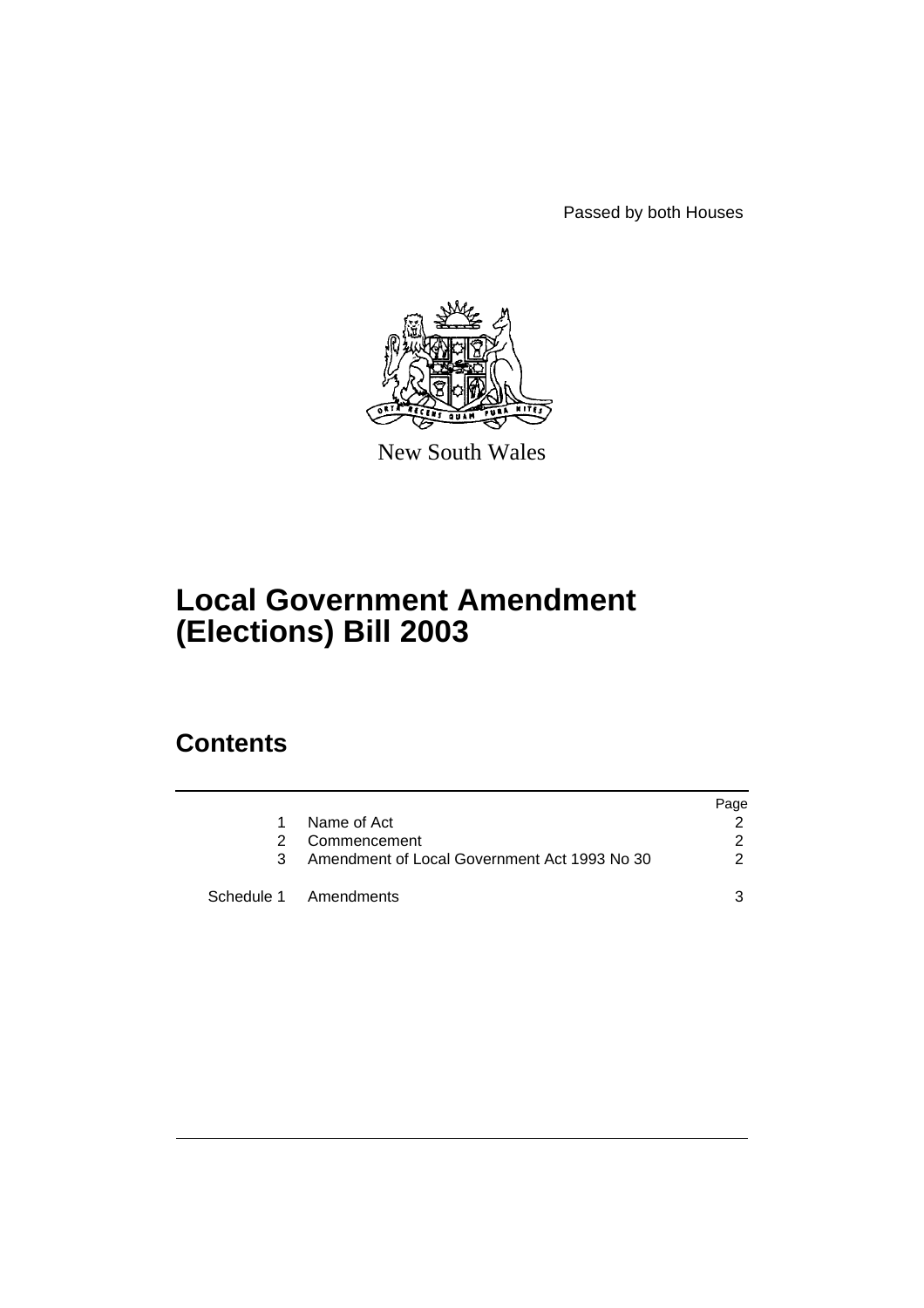*I certify that this PUBLIC BILL, which originated in the LEGISLATIVE ASSEMBLY, has finally passed the LEGISLATIVE COUNCIL and the LEGISLATIVE ASSEMBLY of NEW SOUTH WALES.*

> *Clerk of the Legislative Assembly. Legislative Assembly, Sydney, , 2003*



New South Wales

# **Local Government Amendment (Elections) Bill 2003**

Act No , 2003

An Act to amend the *Local Government Act 1993* with respect to the ordinary election of councillors and other persons to civic office; and for other purposes.

*I have examined this Bill, and find it to correspond in all respects with the Bill as finally passed by both Houses.*

*Chairman of Committees of the Legislative Assembly.*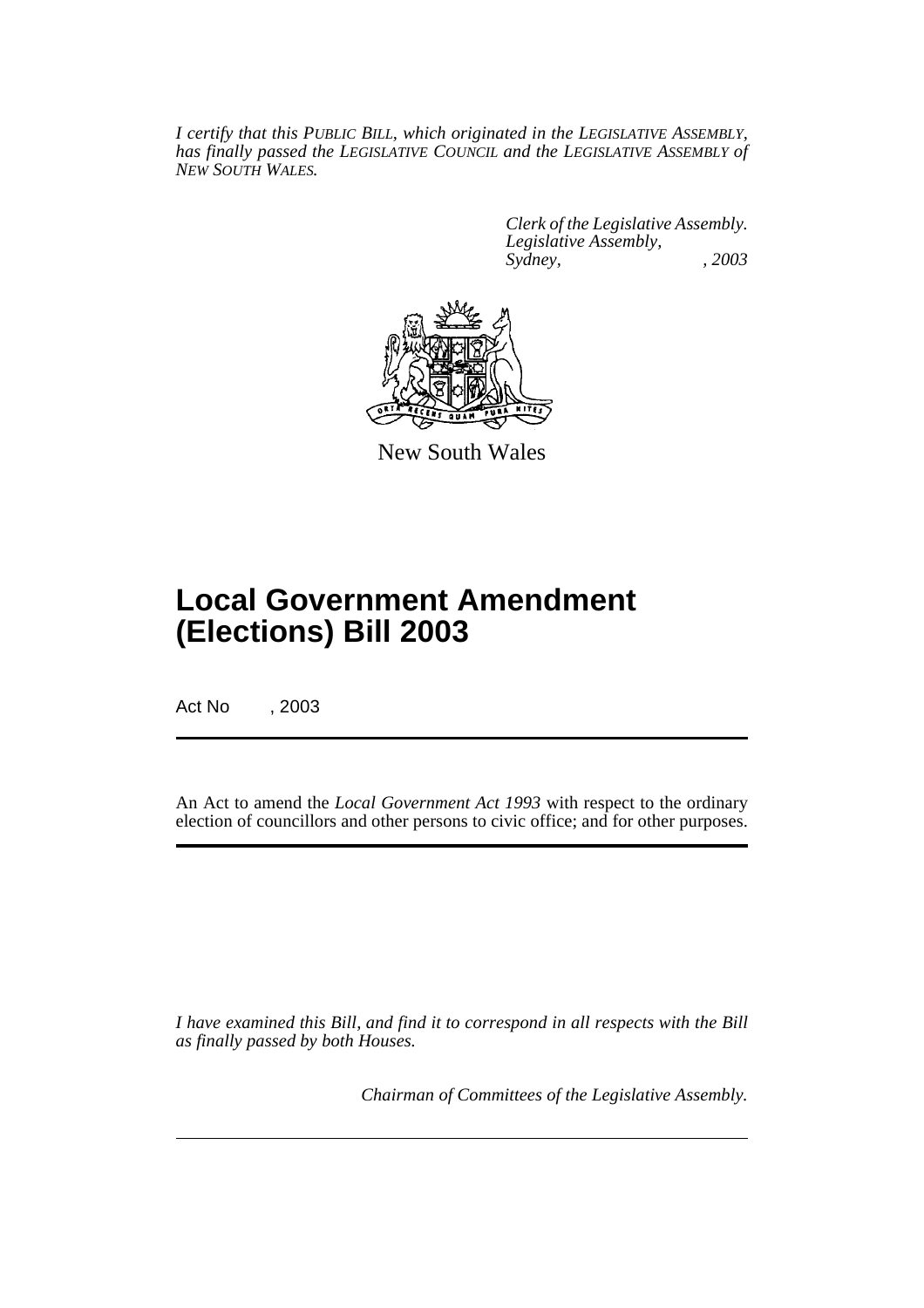## <span id="page-2-0"></span>**The Legislature of New South Wales enacts:**

### **1 Name of Act**

This Act is the *Local Government Amendment (Elections) Act 2003*.

#### <span id="page-2-1"></span>**2 Commencement**

This Act commences on a day or days to be appointed by proclamation.

## <span id="page-2-2"></span>**3 Amendment of Local Government Act 1993 No 30**

The *Local Government Act 1993* is amended as set out in Schedule 1.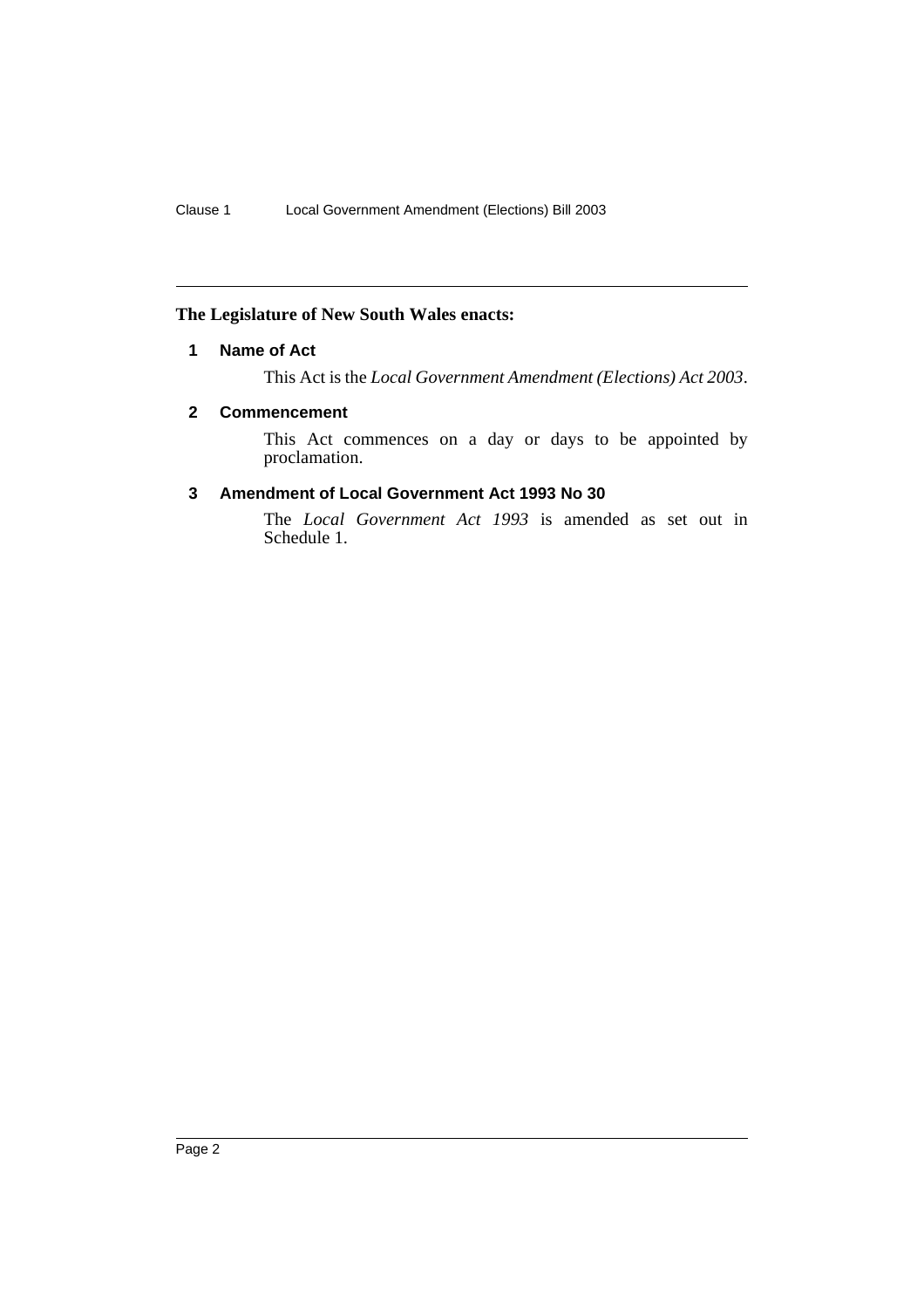Amendments **Amendments** Schedule 1

## <span id="page-3-0"></span>**Schedule 1 Amendments**

(Section 3)

## **[1] Section 287 When is an ordinary election of councillors held?**

Omit section 287 (1). Insert instead:

(1) An ordinary election of the councillors for an area is to be held on the fourth Saturday of March 2004 and on the fourth Saturday of September in every fourth year after 2004.

## **[2] Section 294 Dispensing with by-elections**

Omit "1 January" from section 294 (1). Insert instead "1 April".

#### **[3] Section 449 Returns disclosing interests of councillors and designated persons**

Omit "in the previous year" from section 449 (2).

Insert instead "in that year or the previous year".

#### **[4] Schedule 8 Savings, transitional and other provisions consequent on the enactment of other Acts**

Insert at the end of clause 1 (1):

*Local Government Amendment (Elections) Act 2003*

#### **[5] Schedule 8, clause 60**

Omit "7 September 2003" wherever occurring in clause 60 (2) and (3). Insert instead "21 March 2004".

## **[6] Schedule 8, clause 60 (8) (a) and (b)**

Omit "1 August 2003" wherever occurring.

Insert instead "1 September 2003".

## **[7] Schedule 8, clause 60 (8) (b)**

Omit "8 August 2003". Insert instead "1 November 2003".

## **[8] Schedule 8, clause 60 (8)**

Omit "14 September 2003". Insert instead "28 March 2004".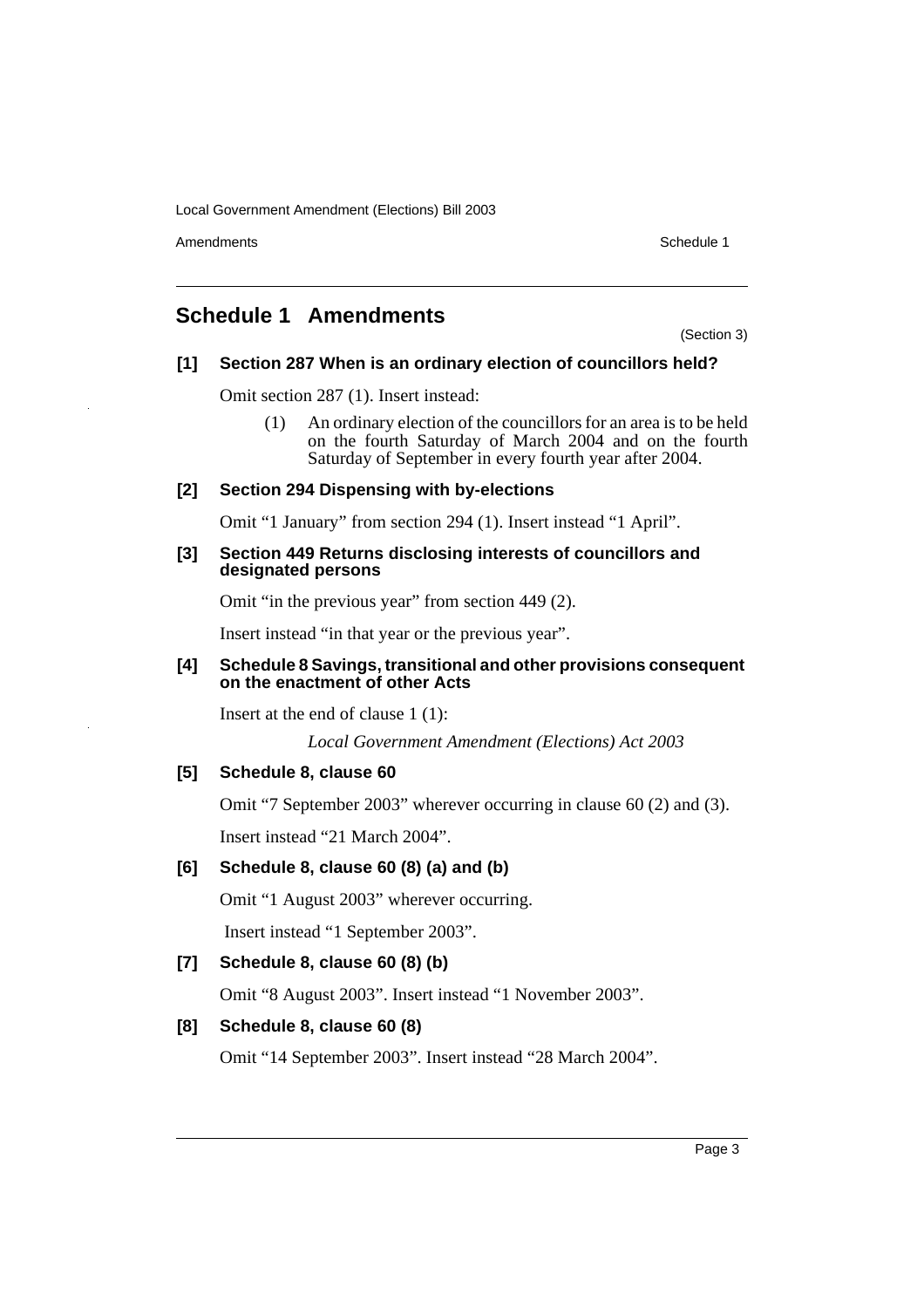Schedule 1 Amendments

#### **[9] Schedule 8, clause 60 (9)**

Omit "13 September 2003". Insert instead "27 March 2004".

#### **[10] Schedule 8, clause 60 (9) (b)**

Omit "1 August 2003". Insert instead "1 September 2003".

#### **[11] Schedule 8, clause 60 (9) (b)**

Omit "8 August 2003". Insert instead "1 November 2003".

## **[12] Schedule 8, clause 60 (9) (c)**

Omit "8 August 2003". Insert instead "1 November 2003".

## **[13] Schedule 8, clause 61 (a)**

Omit "6 September 2003". Insert instead "20 March 2004".

### **[14] Schedule 8**

Insert at the end of Schedule 8 with appropriate Part and clause numbers:

## **Part Provisions consequent on the enactment of the Local Government Amendment (Elections) Act 2003**

#### **Interpretation**

In this Part, if the ordinary election proposed to be held on Saturday 27 March 2004 is, pursuant to an order under section 288, held on a subsequent Saturday, a reference to Saturday 27 March 2004 is taken to be a reference to the subsequent Saturday.

## **Term of office—mayors and deputy mayors**

- (1) This clause applies to:
	- (a) a mayor, and
	- (b) a deputy mayor who, under section 231 (2), is elected for the mayoral term,

who holds office immediately before Saturday 13 September 2003.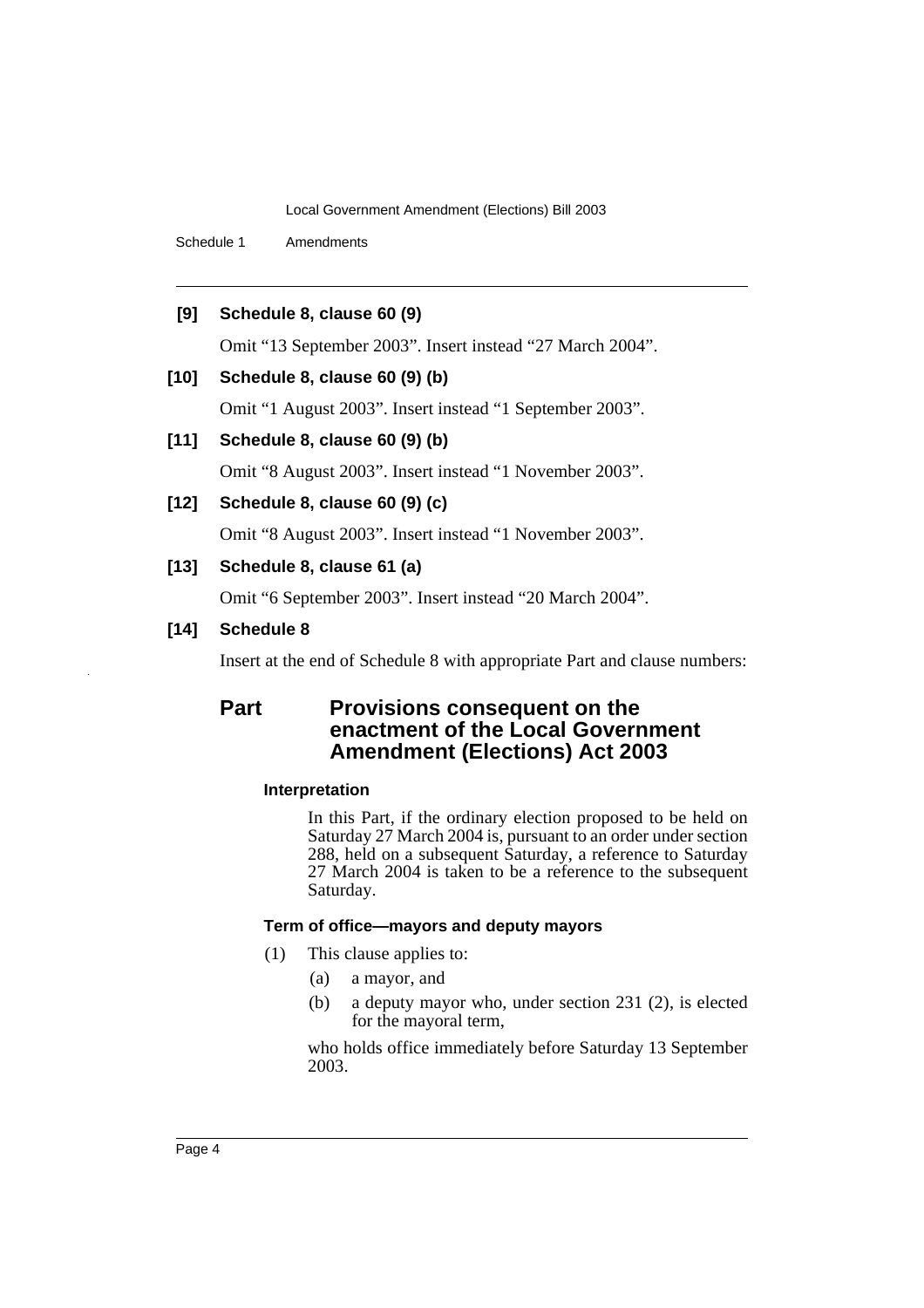Amendments **Amendments** Schedule 1

- (2) In relation to a person to whom this clause applies:
	- (a) the person's term of office is extended to the day on which the mayor's successor is declared to be elected to the office of mayor following the election to be held on Saturday 27 March 2004, and
	- (b) the person's office does not become vacant until the expiration of the term, as extended by paragraph (a), unless a casual vacancy occurs in the person's office on or after Saturday 13 September 2003 and before the day referred to in paragraph (a).

### **Term of office—councillors, chairpersons of county councils and deputy chairpersons of county councils**

- (1) This clause applies to:
	- (a) a councillor, and
	- (b) the chairperson of a county council, and
	- (c) a deputy chairperson of a county council,

who holds office immediately before Saturday 13 September 2003.

- (2) In relation to a person to whom this clause applies:
	- (a) the person's term of office is extended until Saturday 27 March 2004, and
	- (b) the person's office does not become vacant until Saturday 27 March 2004, unless a casual vacancy occurs in the office on or after Saturday 13 September 2003 and before Saturday 27 March 2004.

#### **Reduction in number of councillors—Hornsby Shire Council**

- (1) Hornsby Shire Council may, at any time before 31 December 2003, resolve to make an application to the Minister for approval to decrease the number of councillors who would otherwise be required to be elected at the next ordinary election from 11 to 10.
- (2) Hornsby Shire Council must give not less than 21 days public notice of its proposed resolution.